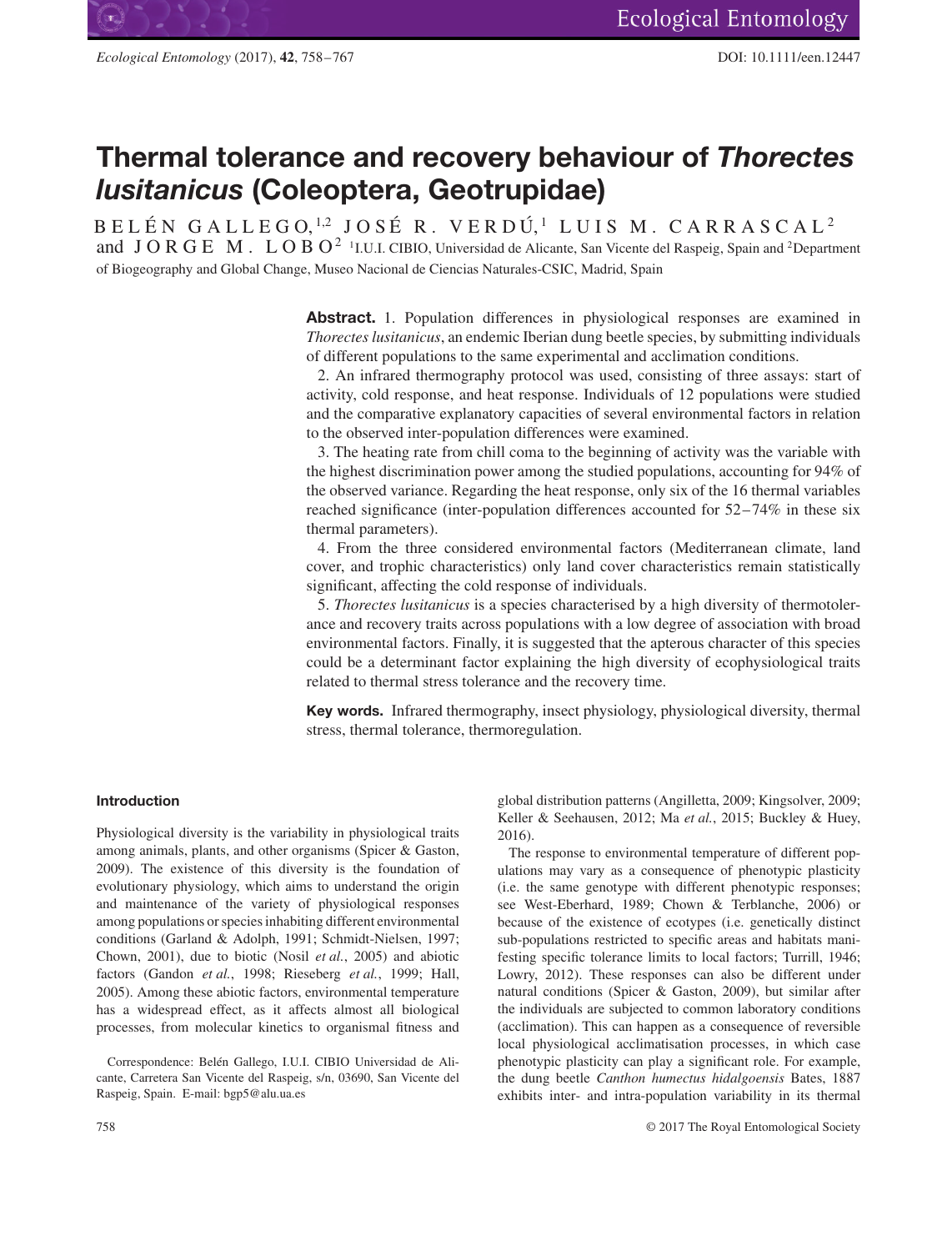tolerance, suggesting phenotypic plasticity in its response to altitude involving a compensatory modification of its low thermal tolerance (Verdú, 2011). By contrast, populations can show persistent physiological differences (ecotypes) that are not easily reversible under acclimation.

Using a recently published thermographic protocol (Gallego *et al.*, 2016), the population variability in the physiological responses of *Thorectes lusitanicus* (Jekel, 1866), an endemic Iberian dung beetle species, was studied. Within the general cold-temperate Geotrupidae family (Zunino, 1984), *Thorectes* species (*sensu lato*) can be considered as paleoendemisms (Cunha *et al.*, 2011) well adapted to Mediterranean conditions (Martín-Piera & López-Colón, 2000; Lobo *et al.*, 2006; Lobo *et al.*, 2015), showing adaptations to arid environments such as elytra fusion, wing loss, or polyphagous habits. Regarding *T. lusitanicus*, these adaptations have recently gained increased prominence, because this coprophagous species is able to consume and bury oak acorns. This surprising dietary shift promotes the dispersal of Mediterranean *Quercus* forests (Pérez-Ramos *et al.*, 2007), also extending the thermal niche of the beetle as well as increasing its reproductive rate (Verdú *et al.*, 2010). Furthermore, this diet shift improves the health condition of beetle individuals through the increase of prophenoloxidase levels, an inactive proenzyme important for the immunity of insects (Verdú *et al.*, 2013).

Considering the distribution range of *T. lusitanicus* in the south of the Iberian Peninsula, where the species can be found in different habitats, the main purpose of this study was to analyse variations in the thermal tolerance and recovery time response of different populations found at 12 broadly separated localities under a common experimental arena. Subsequently, a preliminary assessment was made of the comparative explanatory capacity of several simple macroenvironmental factors with regard to the observed inter-population differences in thermal responses.

#### **Materials and methods**

#### *Capture and maintenance*

We collected individuals of *Thorectes lusitanicus* in 12 different locations distributed throughout its geographical range in the south of the Iberian Peninsula during 2012, 2013, and 2014 (Table 1; Fig. 1 and Table S1). These individuals were maintained in  $10 \times 10 \times 10$  cm plastic containers with soil from the collection site and stored at 15 ∘C inside a portable cooler (Thermo Engel; 18 litres, Perth, Australia), during transport to the laboratory. We estimated both the cuticular deterioration of the anterior tibia and the hardness of the pronotum and elytra, to select individuals of approximately the same medium age (Tyndale-Biscoe, 1984) avoiding the collection of both young and older individuals. Furthermore, in order to homogenise the effect of diet and gut content on the physiological measures obtained during experimental trials, all the individuals were starved for 5 days at the acclimation temperature prior to the thermal assays (see Verdú *et al.*, 2010 and Gallego *et al.*, 2016 for a complete description of the protocol).

## *Acclimation temperatures*

Individuals from each locality were separated into two groups according to acclimation temperatures. One group of individuals was acclimated at 25 ∘C for 5 days before the beginning of the heat response assay. This temperature is the minimum required for the proper function of the neuromuscular system, being the temperature at which insect individuals are active without heat stress (May, 1979, 1985; Vannier, 1994; Chown & Nicolson, 2004; Verdú *et al.*, 2006; Heinrich, 2013; Gallego *et al.*, 2016). The other group was acclimated at 5 °C before the beginning of the cold response trials, as this temperature is the recommended minimum temperature before reaching the torpor state as a result of cold (Vannier, 1994; Chown & Nicolson, 2004; Gallego *et al.*, 2016). These two acclimation temperatures were achieved using two refrigerated chambers (MIR-153; Sanyo Electric Co., Osaka, Japan). These experimental procedures conform to Spanish legal requirements, including those relating to conservation and welfare. Beetle capture was carried out with the relevant permits related to animal collection and laboratory study. Both collection and maintenance procedures prevented beetle death, being designed to minimise the mortality and stress of the individuals.

#### *Thermal analyses*

The collected individuals were submitted to a standardised protocol of infrared thermography capable of providing continuous thermal information on rare, threatened insect species without necessarily causing death or injury (Gallego *et al.*, 2016). Three different thermal assays were designed following this protocol to estimate the thermal stress responses of dung beetles: start of activity, cold response, and heat response (see Fig. 2 and Gallego *et al.*, 2016). The start of activity assay measures the temperature at which activity begins in individuals coming out of a paralysed state due to cold (chill coma recovery temperature, or CCRT), and corresponds to the moment at which the focal individual begins to move the legs and head appendices, changing its position with respect to the initial position (obtaining the heating rate, or HR, to that moment). The cold response assay starts when individuals are paralysed due to cold (chill coma temperature, CCT) and the temperature continues decreasing at a constant rate (0.30 ∘C min<sup>−</sup>1) until beetles reach the supercooling point (SCP, when total freezing of the haemolymph occurs); the cooling rate (CR) between these two points is calculated. The thermal variables arising from the cold response and the start of activity assays were analysed jointly (hereafter, the cold response) and these tests were performed in a portable cooler with the same individuals. First, the activity assay was started, with the chamber being cooled (−8 ∘C) until the individuals reached a state of torpor. Subsequently, the temperature was increased (at a rate of 0.15 °C min<sup>-1</sup>) until recovery. Finally, we examined the ability of individuals to regulate their body temperature from 25 ∘C in the heat response assays. By linearly increasing the temperature (at a heating rate of 1.5 ∘C min<sup>−</sup>1) from 25 ∘C, four threshold temperatures were estimated for each animal: start of stress temperature (SST), heat regulation temperature (HRT), critical thermal maximum ( $CT<sub>max</sub>$ ), and upper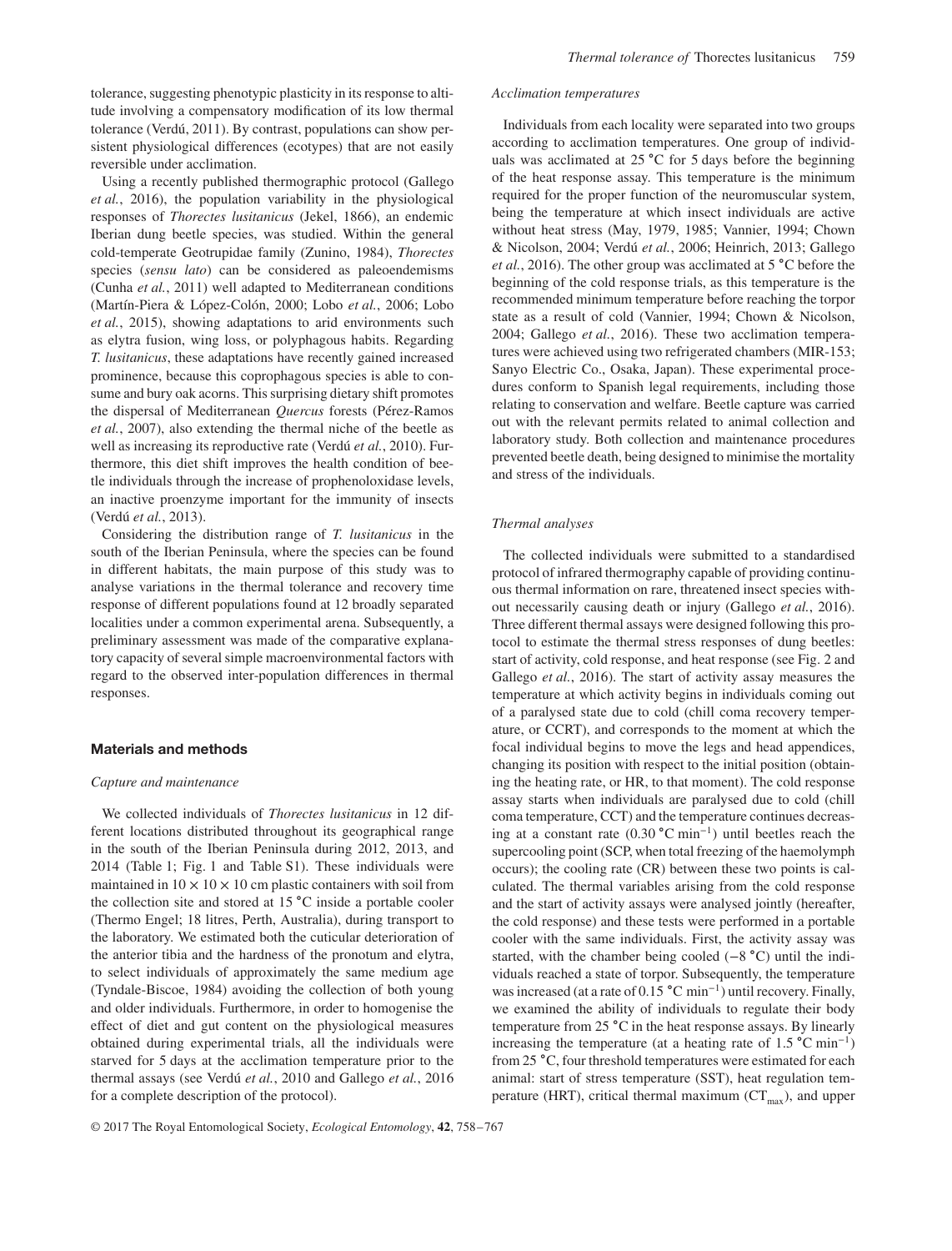| <b>Table 1.</b> Locality name (letter corresponding to its geographic location in Fig. 1), number of individuals physiologically analysed in each locality $(N)$ , |
|--------------------------------------------------------------------------------------------------------------------------------------------------------------------|
| Spanish province in which each locality is located, longitude and latitude of these localities, and main environmental characteristics according to land           |
| cover, trophic quality and Mediterranean climate subtype.                                                                                                          |

| Location                 | N  | Province | Longitude | Latitude | Land cover | Trophic quality | Mediterranean climate subtypes |
|--------------------------|----|----------|-----------|----------|------------|-----------------|--------------------------------|
| Charco Redondo (A)       |    | Cádiz    | $-5.5854$ | 36.2630  | Forest     | Cow/Acorns      | Thermo-mediterranean           |
| Casares $(B)$            | 13 | Málaga   | $-5.2790$ | 36.4114  | Grasslands | Goat/Sheep      | Thermo-mediterranean           |
| Los Alcornocales $(C)$   | 9  | Málaga   | $-5.5934$ | 36.5151  | Forest     | Cow/Acorns      | Meso-mediterranean             |
| Alhaurín de la torre (D) | 6  | Málaga   | $-4.6317$ | 36.6637  | Grasslands | Rabbit          | Thermo-mediterranean           |
| Carratraca $(E)$         |    | Málaga   | $-4.7869$ | 36.8532  | Scrub      | Goat/Sheep      | Meso-mediterranean             |
| La Contadora (F)         | 10 | Málaga   | $-4.3762$ | 36.8177  | Forest     | Goat/Sheep      | Meso-mediterranean             |
| Las Lagunas $(G)$        | 9  | Málaga   | $-4.3135$ | 37.0957  | Scrub      | Goat/Sheep      | Meso-mediterranean             |
| Iznalloz $(H)$           | 12 | Granada  | $-3.4810$ | 37.3933  | Scrub      | Rabbit          | Meso-mediterranean             |
| Las Mimbres $(I)$        | 15 | Granada  | $-3.4578$ | 37.3157  | Forest     | Cow/Acorns      | Meso-mediterranean             |
| Alcolea $(J)$            | 6  | Almería  | $-2.9326$ | 36.9108  | Grasslands | Rabbit          | Thermo-mediterranean           |
| Baza $(K)$               | 12 | Granada  | $-2.8713$ | 37.4601  | Scrub      | Goat/Sheep      | Meso-mediterranean             |
| Sierra Mágina (L)        |    | Jaén     | $-3.6050$ | 37.7630  | Forest     | Rabbit          | Meso-mediterranean             |



**Fig. 1.** Map showing localities of study populations of *Thorectes lusitanicus* on the southern Iberian Peninsula (Andalucia; see the Materials and methods section for more details). For localities corresponding to capital letters, see Table 1. [Colour figure can be viewed at [wileyonlinelibrary.com\]](wileyonlinelibrary.com).

lethal temperature (ULT). The SST is the moment at which we observed a clear acceleration in leg and head movements, reflecting the stress state; the HRT is the temperature at which the individuals decreased body temperature with abdominal pumping movements and stretching and shrinking their forelegs;  $CT_{max}$ is the temperature at which the individuals began to be unable to regulate their excess of heat; and ULT is the temperature at which individuals became completely paralysed. In the heat response assays, the temperatures of living individuals were compared against those of freshly killed (by freezing) individuals of the same species acclimated under the same conditions, which represent operative temperature measurements (i.e. body temperatures theoretically equilibrated with the environment; Hertz *et al.*, 1993; Dzialowski, 2005). These freshly killed individuals are hereafter referred to as 'model individuals' without thermoregulation ability, used to obtain information on the active thermoregulation of live beetles. Model individuals were also considered when examining the cold response, but their thermal patterns were the same as those of living individuals, and thus they were not used in data analyses (Fig. 2). Based on these four temperatures, we identified four phases or ranges in the heat response (see Fig. 2 and Gallego *et al.*, 2016): supra-optimal activity range (SAR, which spans from the selected temperature at which the individuals were active to the SST); heat stress range (HSR, from the SST to the HRT); thermoregulation range (TR, the time elapsed from HRT to  $CT_{max}$ ); and heat coma range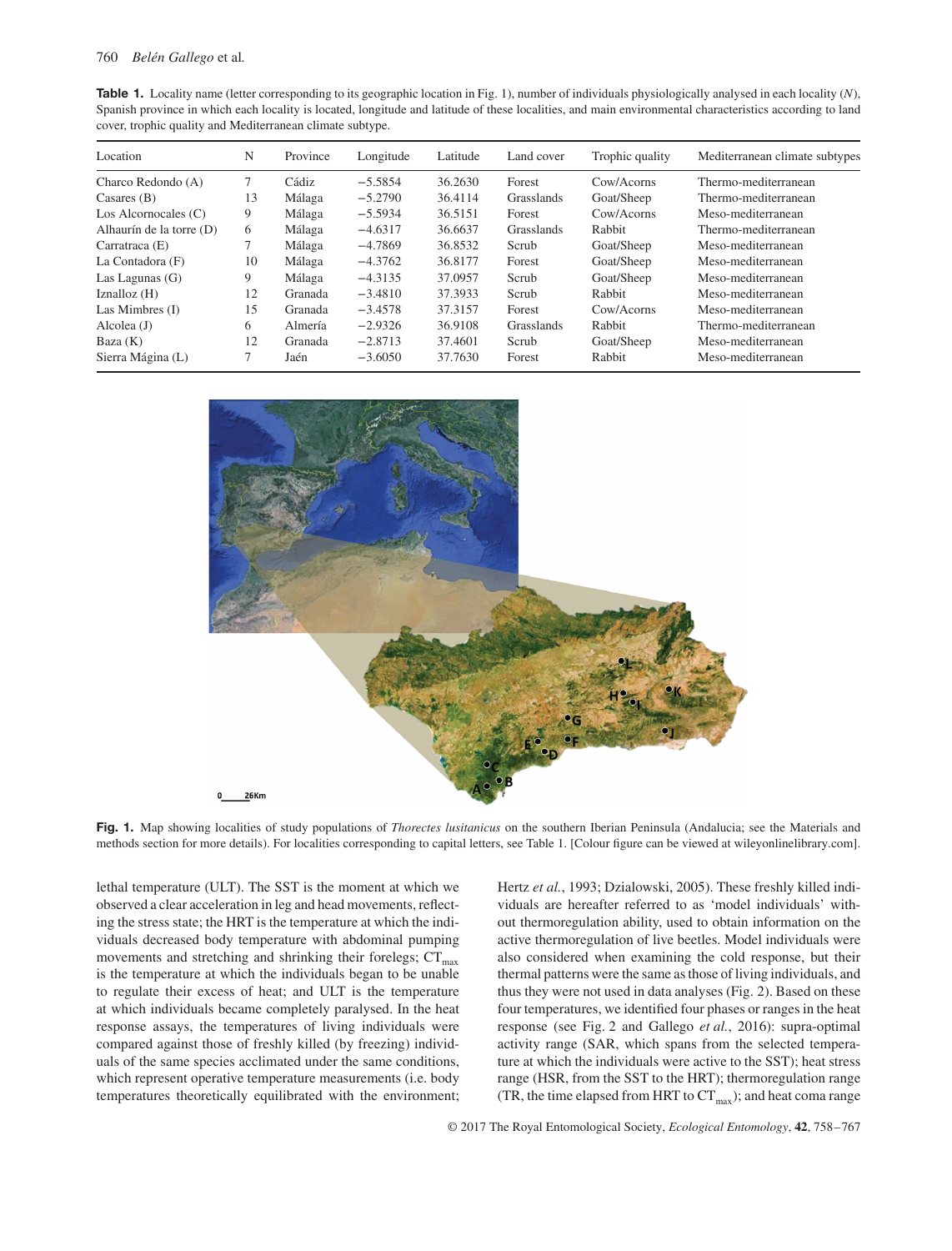(HCR, delimited from  $CT_{max}$  to the ULT). Rates of temperature increase of living individuals within these four phases (rSAR, rHSR, rTR and rHCR) were also used as thermal parameters. Additionally, we calculated the differences between model and living individuals in the area under the response curves for each of the four thermal phases by means of integrals (iSAR, iHSR, iTR and iHCR). The differences in the increment of temperature between model and living individuals for each phase were also calculated (ΔSAR, ΔHSR, ΔTR and ΔHCR), as a measure of the thermoregulation ability of each individual (see Fig. 2, Table S2; and Gallego *et al.*, 2016). In total, 16 continuous thermal variables were considered in the heat response experiments and five in the cold response experiments.

All data were obtained using infrared thermography with a FLIR ThermaCam P620 (Melrose, Massachusetts) thermal infrared camera (resolution of  $640 \times 480$  pixels) and a microbolometer Focal Plane Array detector (with a spectral range of 7.5–13 μm and a thermal sensitivity of 0.06 ∘C at 30 ∘C). The thermocamera was calibrated with the standard calibration service provided by FLIR Systems Inc. We measured the cuticle emissivity at different temperatures (40–70 ∘C) using fresh cuticles of different locations of *T. lusitanicus*, obtaining an average value of 0.96. For the measurements we took as reference electrical tape (a reference method as described in ISO 18434-1) and black paint (NEXTEL-Velvet-Coating 811-21, Hamburg, Germany). In each experimental trial, the ambient temperature of the laboratory was recorded using a K/J thermocouple Fluke 152 (Fluke Co., Everett, Washington). All individuals were weighed with an AG104 analytic balance (precision error of 0.1 mg; Mettler Toledo, Columbus, Ohio). The colour variability within the individuals of *T. lusitanicus* was not considered because all collected individuals were black and the colour variability in dung beetles is structural and not pigmentary (see Kinoshita, 2008; Akamine *et al.*, 2011). Moreover, the possible structural differences in the beetle exoskeleton of different Geotrupidae species do not seem to significantly influence inner body temperatures (Carrascal *et al.*, 2017). The three experiments were carried out with the thermocamera connected to a computer in which the video recording was stored. Subsequently, we selected areas in the central part of the pronotum  $({\sim 20 \text{ mm}^2})$  where temperature data were obtained using ThermaCAM Researcher Pro 2.9 (FLIR software).

#### *Environmental factors*

The 12 studied localities were assigned to one of the levels of three different factors related to the identity of trophic resources, land cover characteristics, and the Mediterranean climate subtype to which each locality belongs (Table 1; Fig. 1). The trophic resource factor contains three levels according to the main food resources available in each locality: rabbit pellets, goat and sheep dung, and cow dung with acorns. Rabbit pellets have special characteristics such as small size, low content of nutrients (mean  $\pm$  SD; 1.2%  $\pm$  0.2% nitrogen), and very low hydric content  $(15.0\% \pm 0.5\%$  water content) (Verdú & Galante, 2004), and the availability and abundance of these small dry pellets seem to have been fundamental for the maintenance and evolutionary success of *Thorectes*



**Fig. 2.** Thermal response obtained at each assay with main variables measured: (a) start of activity assay; (b) cold response; and (c) heat response. CCRT, chill coma recovery temperature; HR, heating rate; CCT, chill coma temperature; CR, cooling rate; SCP, supercooling temperature; SST, start stress temperature; HRT, heat regulation temperature;  $CT_{max}$ , critical thermal maximum; ULT, upper lethal temperature; rSAR, heating rate on supra-optimal activity range; rHSR, heating rate on heat stress range; rTR, heating rate on thermoregulation range; rHCR, heating rate on heat coma range. Continuous line, living individuals; dashed red line, model individuals. [Colour figure can be viewed at [wileyonlinelibrary.com\]](wileyonlinelibrary.com).

dung beetles in Mediterranean environments (Verdú & Galante, 2004); sheep and goats produce medium-sized dung pellets with a relatively high nutrient content  $(2.4\% \pm 0.2\%$  nitrogen) and medium hydric content  $(53.5\% \pm 0.9\%$  water content) (Verdú & Galante, 2004); cow dung is characterised by a moderate nutrient content  $(1.9\% \pm 0.1\%$  nitrogen) and a high hydric proportion (70.1%  $\pm$  1.0% water content) (Verdú & Galante, 2004). The cow dung trophic level also includes the presence of acorns, as oak forests are linked to the humid conditions needed for cattle farming in the south of the Iberian Peninsula.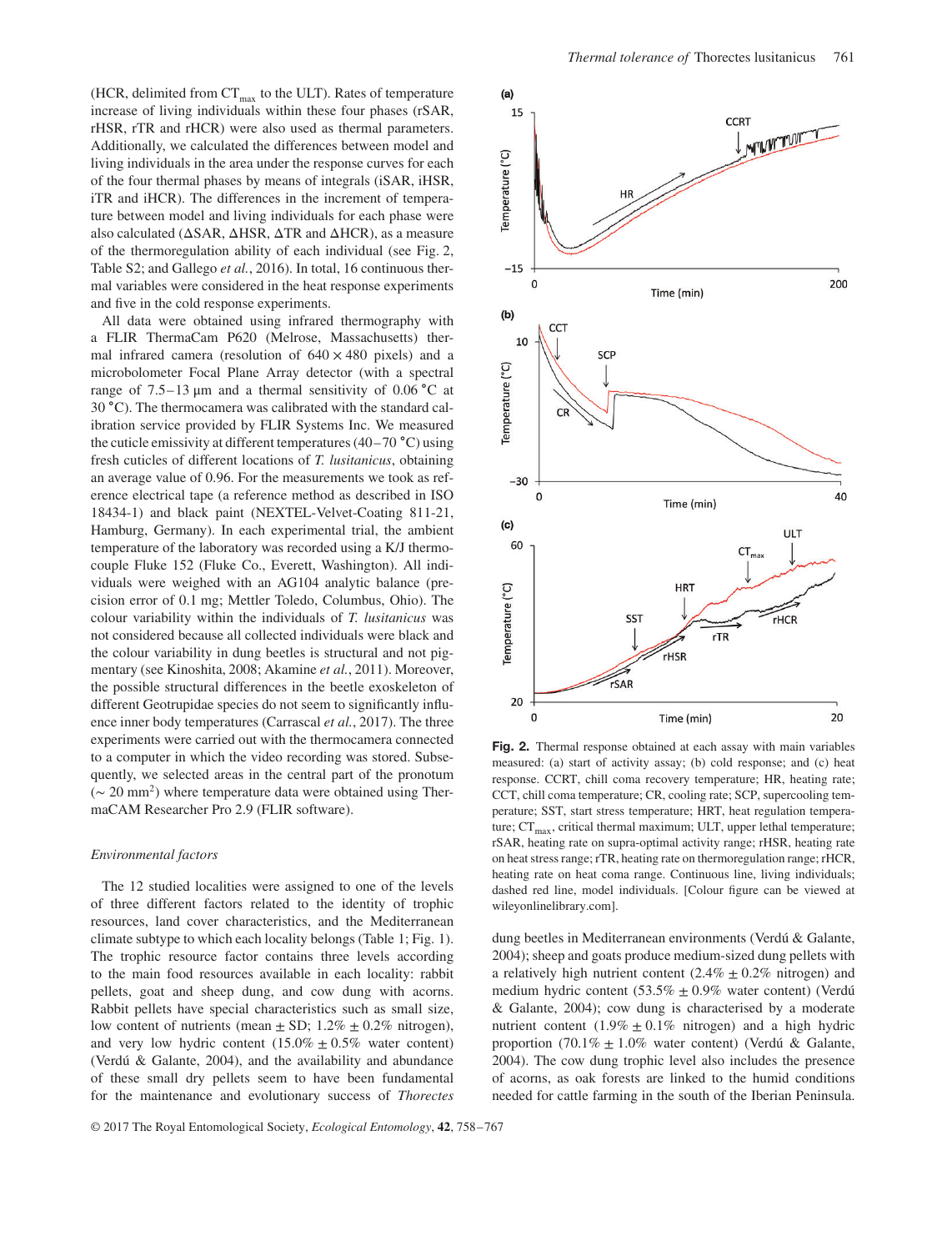Moreover, consumption of acorns by *T. lusitanicus* has proved to be decisive in the increase in the thermotolerance and health status of this species (Verdú *et al.*, 2010). The three levels of the land cover factor represent landscapes within an increasing gradient of vegetation cover (Moreira, 2007): scattered scrubs and grasslands (first level, mainly dominated by *Ulex baeticus* Boiss, *Rosmarinus officinalis* L., *Cistus albidus* L., and *Phlomis purpurea* L.), scattered scrubs and trees (second level; *Quercus ilex* L., *Pinus pinaster* Aiton, *Thymus zygis* L., *Quercus coccifera* L., and *Retama sphaerocarpa* (L.) Boiss), and forests (third level; *Quercus suber* L., *Quercus ilex*, and *Pinus halepensis* Mill.). Levels of trophic and land cover factors were assigned by examining the general characteristics of the study locations in an area 500 m around collecting places. Finally, the Mediterranean climate subtypes were based on the thermicity index, It =  $[T + m + M] \times 10$ , where *T* is the annual average temperature, *m* is the average minimum temperature of the coldest month of the year, and *M* is the average maximum temperature of the coldest month of the year. The following two levels were defined considering It: thermo-mediterranean (It from 350 to 450) and meso-mediterranean (It from 220 to 350). This factor is usually related to the physiological effects of climate on individuals (Verdú & Galante, 2002; Chown & Nicolson, 2004; Rivas-Martínez, 2004).

## *Statistical analyses*

We first used general linear mixed models (GLMMs) to select those thermal variables capable of discriminating the differences in cold and heat responses of the individuals belonging to the 12 sampled localities. The measures of each variable were tested against a random factor defining each of the collecting localities. Body mass of beetles and subtle, random variations in the ambient temperature during assays were included as covariates to control for their effects on inter-population differences  $(n = 53$  individual beetles for the heat response and  $n = 60$  for the cold response). Ambient temperature was not included in the GLMMs aimed at examining cold responses, because essays were conducted inside refrigerated chambers with controlled conditions. Location was considered a random factor as the 12 selected localities aimed to represent a sample of the distributional range of the species. Post hoc unequal *N* honest significant difference (HSD) tests were subsequently used to determine the amount or quantity of significant differences among the means of all possible pairs of localities. In all, 21 related significance tests were performed to estimate inter-population differences using 21 thermal variables measured on the same beetle populations. To control for type I errors, increasing the power of individual tests while maintaining fixed experiment-wise error rates, the sequential Bonferroni adjustment (Rice, 1989; Chandler, 1995) with an experiment-wise error rate of 0.05 was used.

Two-way mixed mancovas were used to test whether the thermal parameters for which significant inter-population differences were found differed between the levels of each of the three fixed factors (trophic resource, land cover, and Mediterranean climate subtypes). Again, location was considered a random factor (in this case, nested within the levels of each environmental factor), while the covariates included in the models were body mass of individual beetles and, in the case of heat response assays, ambient temperature. These mancova models use all the observed variability among individual beetles, partition the original variance in the components attributable to environmental factors while considering the among-individual and among-population components, and avoid pseudoreplication by establishing the d.f. for the error terms according to the 12 studied populations. Three models were carried out with four cold variables (one per environmental factor), and the other three models with six heat variables. These variables were statistically significant in the GLMM models. Due to the large number of significance estimations derived from these six models (three environmental factors  $\times$  four plus six thermal variables  $= 30$ , the multivariate Wilks' lambda test was carried out as an omnibus test of global significance of each environmental factor. Only if Wilks' lambda test was significant did we proceed with univariate *F* tests for each particular thermal variable, thus providing protection against the inflation of type I error in each analysis (with  $d.f. = 2.9$  in *F* tests for land cover and trophic environmental factor, and  $d.f. = 1,10$  for Mediterranean climate subtypes). The amount of variance for each environmental factor was estimated by dividing its sum of squares (SS) by the total SS of each thermal variable.

All the analyses were carried out using StatSoft's STATISTICA v12.0 (StatSoft Inc, Tulsa, Oklahoma).

## **Results**

Body mass did not exert a significant role in any of the 16 considered heat response variables, while subtle random variations in ambient temperature in the experimentation room reached statistical significance in only  $CT_{max}$ , SAR and  $\Delta$ SAR.

Except for the temperature at the supercooling point (SCP), all physiological variables for the cold response significantly discriminated among the 12 populations of *T. lusitanicus*. Heating rate from chill coma to the beginning of activity (HR) was the variable with the highest discrimination power among the studied populations, accounting for 94% of the observed variance among individual beetles (50 out of 66 differences between population pairs reached significance in the *post hoc* HSD tests; Table 2; Fig. 3). Regarding the heat response, only six of the 16 thermal variables reached significance after controlling for the multiple testing. Inter-population differences accounted for 52–74% of the variance in rHSR, SST, ΔHSR, rSAR, iSAR, and  $CT<sub>max</sub>$ , and significantly discriminated approximately one-sixth of differences between population pairs (Table 2).

The influence of the three coarse-grained environmental factors on the above selected 10 variables characterising the different thermal responses among the 12 studied beetle populations is shown in Table 3. Globally, the unique, significant and measurable environmental effect was registered for the response to cold considering the three landscape categories (grasslands, scrub, and forests). Nevertheless, this environmental factor explained only an average of 23% of the observed variance in the studied thermal variables. Land cover differences significantly influenced the heating rate from chill coma to the beginning of activity (HR), as shown in Fig. 4, being responsible for 52% of the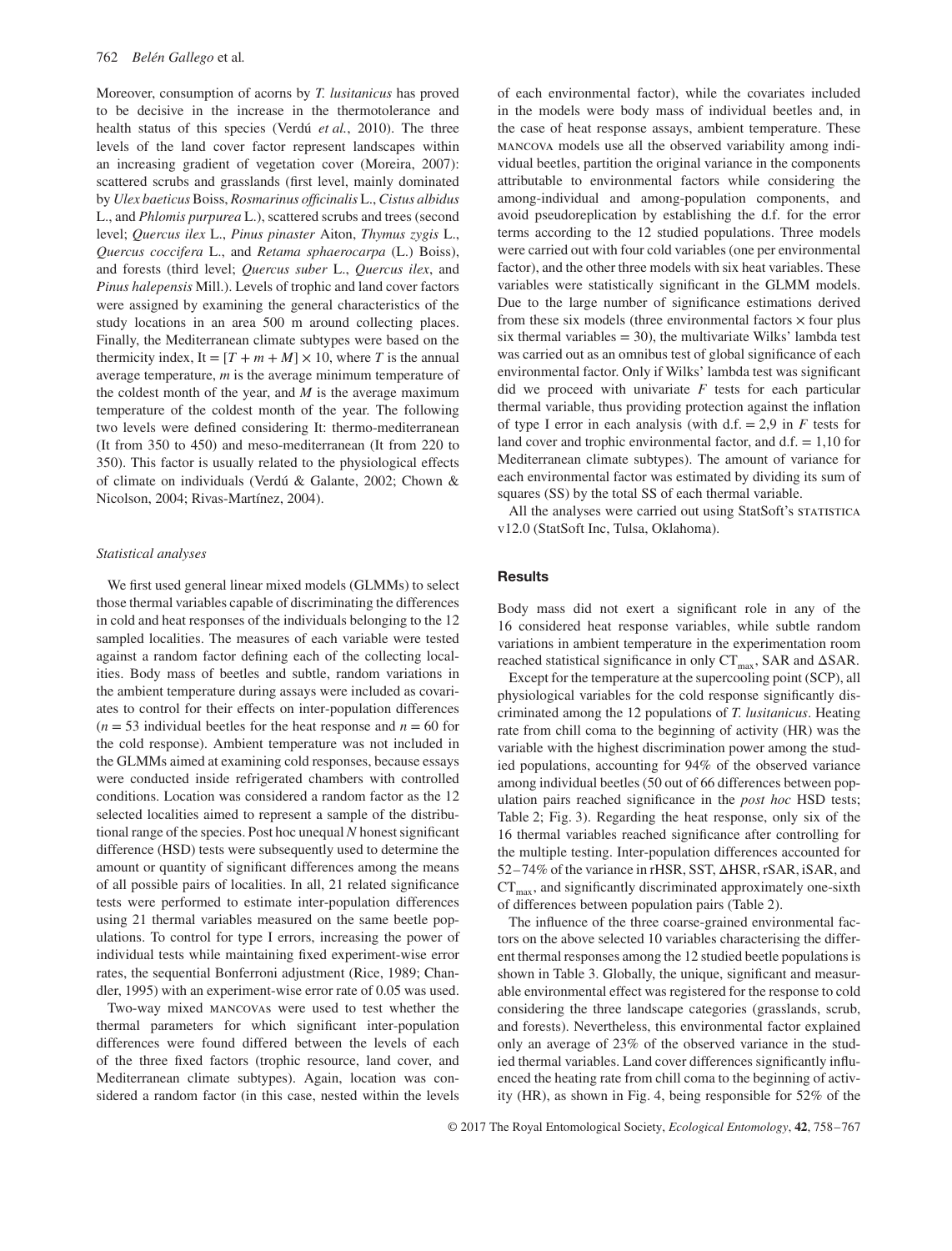**Table 2.** Intraspecific differences of cold and heat response variables (five and 16 thermal parameters, respectively) among populations of *Thorectes lusitanicus*, after controlling for body mass of individual beetles and subtle random variations in ambient temperature in the experimentation room during assays (included as covariates in the general linear mixed ancova models, using population as a random factor).

| Cold variables                                       | $F_{(11,47)}$ | $\boldsymbol{P}$ | $R^2$          | No. of pairs     |
|------------------------------------------------------|---------------|------------------|----------------|------------------|
| HR $(^{\circ}C \text{ min}^{-1})$                    | 71.86         | $< 0.0001*$      | 94.3           | 50               |
| CCRT (°C)                                            | 5.99          | $< 0.0001$ *     | 58.4           | 8                |
| $CCT$ ( $^{\circ}C$ )                                | 4.77          | $< 0.0001*$      | 47.3           | 9                |
| $CR$ ( $°C$ min <sup>-1</sup> )                      | 3.93          | $0.0005*$        | 47.3           | 7                |
| SCP (°C)                                             | 1.29          | 0.261            | 23.0           | $\overline{0}$   |
| Heat variables                                       | $F_{(11,39)}$ | $\boldsymbol{P}$ | $\mathbb{R}^2$ | No. of pairs     |
| rHSR $(^{\circ}C \text{ min}^{-1})$                  | 6.96          | $< 0.0001*$      | 62.7           | 12               |
| $SST(^{\circ}C)$                                     | 5.92          | $< 0.0001$ *     | 58.6           | 10               |
| $\triangle$ HSR (°C)                                 | 5.38          | $< 0.0001*$      | 54.7           | 8                |
| rSAR ( $^{\circ}$ C min <sup>-1</sup> ) <sup>†</sup> | 9.23          | $< 0.0001*$      | 51.3           | 13               |
| $iSAR^{\dagger}$                                     | 5.16          | $< 0.0001$ *     | 50.6           | 8                |
| $CT_{\text{max}}$ (°C) <sup>†</sup>                  | 5.21          | $< 0.0001*$      | 48.8           | 9                |
| HRT $(^{\circ}C)$                                    | 2.62          | 0.013            | 42.2           | $\overline{0}$   |
| $\triangle HCR$ ( $^{\circ}C$ )                      | 2.35          | 0.024            | 37.9           | $\overline{0}$   |
| iHSR                                                 | 2.06          | 0.048            | 34.9           |                  |
| $\Delta TR$ ( $^{\circ}$ C)                          | 1.66          | 0.120            | 30.8           | $\overline{0}$   |
| iHCR                                                 | 1.35          | 0.237            | 26.6           | $\overline{0}$   |
| ULT (°C)                                             | 1.71          | 0.108            | 26.4           | $\overline{0}$   |
| rHCR $(^{\circ}C \text{ min}^{-1})$                  | 1.25          | 0.288            | 24.9           | $\overline{0}$   |
| $\triangle$ SAR (°C)                                 | 1.40          | 0.213            | 23.9           | $\overline{0}$   |
| iTR                                                  | 0.78          | 0.655            | 17.2           | $\boldsymbol{0}$ |
| rTR $(^{\circ}C \text{ min}^{-1})$                   | 0.71          | 0.724            | 15.4           | $\overline{0}$   |

∗Variables that remain significant after the sequential Bonferroni adjustment, to control for the increase in type I error while performing multiple related, non-independent, tests.

†Variables for which the ambient temperature during assays had a significant and positive effect (*P <* 0.05, accounting for *<*14% of total variance; for iSAR the effect remained significant after the sequential Bonferroni adjustment).

 $R^2$ , variance accounted for by the random factor population (in %). The right column shows the number of population-pairs with significant differences in the *post hoc* honest significant difference tests (the total number of pairwise comparisons are 66).

HR, heating rate; CCRT, chill coma recovery temperature; CCT, chill coma temperature; CR, cooling rate; SCP, supercooling point; rHSR, heat stress range rate; SST, start stress temperature; rSAR, supra-optimal activity range rate; iSAR, supra-optimal activity integral; CT<sub>max</sub>, critical thermal maximum; HRT, heat regulation temperature; ΔHCR, heat coma range increment; iHSR, heat stress range integral; ΔTR, thermoregulation range increment; iHCR, heat coma range integral; ULT, upper lethal temperature; rHCR, heat coma range rate; ΔSAR, supra-optimal activity range increment; iTR, thermoregulation range integral; rTR, thermoregulation range rate.

observed variation under controlled laboratory conditions: populations of beetles inhabiting grassland areas heated at lower rates than those living in woodlands or scrub with scattered trees. For the remaining non-significant combinations of environmental factors and cold/heat thermal response variables, the amount of variation attributable to environmental factors decreased to  $6 - 16\%$ .

# **Discussion**

Taking into account the intraspecific and interindividual variability of the data used, our results suggest that *T. lusitanicus* is a species characterised by a high diversity of thermotolerance mechanisms across populations, even after being acclimated and tested under homogeneous laboratory conditions. These different intraspecific thermotolerances can be viewed as persistent physiological differences, taking into account the fact that all individuals were submitted to the same acclimation temperatures for 5 days prior to the physiological analyses. Thus, it is reasonable to assume that this species has different thermotypes (Matthews, 1986; Kawecki & Ebert, 2004; Spicer & Gaston, 2009), which may or may not have a genetic basis. It is therefore necessary to carry out additional research to examine whether the detected thermal variations change within the lifetime of an individual or along successive generations when exposed to different conditions from those prevailing in the original habitat (Fischer *et al.*, 2003, 2006; Rako & Hoffmann, 2006). In that case we should expect local adaptations of plastic phenotypes that are not easily reversible, but additional genetic and physiological studies are needed to corroborate this possibility (Tufto, 2000; Chown & Terblanche, 2006).

The thermal variable with a greater ability to discriminate among the 12 populations was the heating rate from chill coma to the beginning of activity. Although nine other thermal variables were also able to discriminate between some of the populations considered, it is worth noting the comparatively weak role played by the classical physiological variables related to lethal temperature limits, such as the chill coma and critical thermal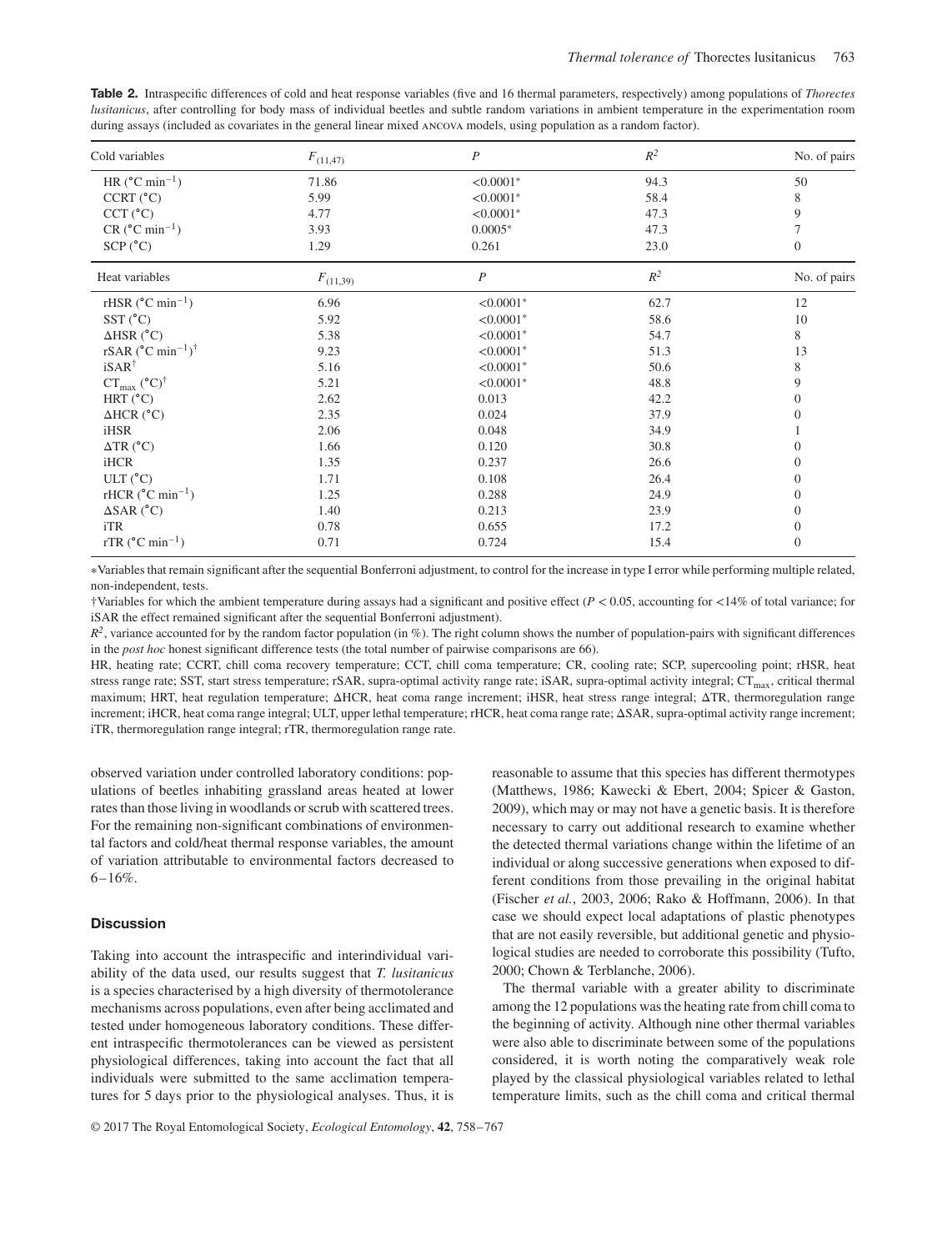

**Fig. 3.** Adjusted means ( $\pm$ 95% CI) of the HR variable (heating rate from the state of paralysis due to cold to the state of activity recovery) in the 12 studied populations. The adjusted means derive from general linear mixed ancova models, controlling for the effects of body mass of individual beetles.

maxima temperatures, which cause damage in the individuals. The study of population differences in insect thermal responses has traditionally been focused on examining sublethal or lethal temperatures (Neargarder *et al.*, 2003; Bahrndorff *et al.*, 2006; Hidalgo-Galiana *et al.*, 2014; García-Robledo *et al.*, 2016), despite the methodological problems in the estimation of these thermal limits (Santos *et al.*, 2011). However, the use of infrared thermography in insects allows for the detection of a broad spectrum of relevant thermal variables, widening the knowledge of the interaction between temperature and behavioural data. Furthermore, the ease with which this methodology enables us to take measurements allows for research on endemic and endangered species or restricted populations (Gallego *et al.*, 2016; Tattersall, 2016). Our results suggest that the detection of inter-population differences in thermal biology may have a much better chance of succeeding if we are able to include variables able to reflect the thermal responses beyond thermal limits.

According to our results, the main trophic resources available and the Mediterranean climate subtypes factors were not associated with the thermal response variables analysed, while the factor related to land cover characteristics was slightly related to inter-population differences in the thermal response to cold of *T. lusitanicus*. The variations in thermotolerance and recovery time to cold (as HR) under controlled laboratory conditions do not seem to follow clearly defined gradients or clines tracking broad geographical environmental variations throughout the distribution area of this species. Thus, we suggest that these physiological characteristics should be explored from a microclimatic and local point of view. The apterous character of this species could be determinant to explain the high diversity of ecophysiological traits related to thermal stress tolerance and the recovery time from a chill coma temperature to a temperature of optimal activity or performance. In dung beetles, as in other Coleoptera, the apterism related to the fusion of elytra is considered an adaptation to dry and arid conditions, because it reduces the loss of hydric content, thus allowing the use of water in thermoregulation processes by means of evaporative cooling mechanisms (Cloudsley-Thompson, 1975; Draney, 1993; Verdú & Galante, 2002). In the case of Geotrupidae, including *T. lusitanicus*, the presence of this subelytral cavity is crucial to prevent

**Table 3.** Multivariate mixed mancova models testing for the influence of three environmental factors on the thermal variables measuring the cold and heat responses of *Thorectes lusitanicus* in 12 different populations (controlling for body mass of individual beetles and subtle random variations in ambient temperature in the experimentation room during assays – covariates – and using population as a random factor).

|                                         | Land cover            | Trophic quality       | Mediterranean climate subtypes |  |
|-----------------------------------------|-----------------------|-----------------------|--------------------------------|--|
| Cold variables                          |                       |                       |                                |  |
| Wilks' multivariate test                | $F = 2.50, P = 0.050$ | $F = 1.94, P = 0.115$ | Cannot be estimated            |  |
| HR $(^{\circ}C \text{ min}^{-1})$       | $52.2*$               | 10.3                  | 28.0                           |  |
| CCRT (°C)                               | 9.3                   | 12.9                  | 1.7                            |  |
| $CCT$ ( $^{\circ}C$ )                   | 12.9                  | 20.0                  | 4.1                            |  |
| $CR$ ( $^{\circ}$ C min <sup>-1</sup> ) | 18.3                  | 20.5                  | 8.5                            |  |
| Heat variables                          |                       |                       |                                |  |
| Wilks' multivariate test                | $F = 1.85, P = 0.136$ | $F = 2.16, P = 0.085$ | Cannot be estimated            |  |
| rHSR $(^{\circ}C \text{ min}^{-1})$     | 19.8                  | 35.6                  | 13.0                           |  |
| $SST(^{\circ}C)$                        | 5.2                   | 0.8                   | 0.6                            |  |
| $\triangle$ HSR (°C)                    | 3.8                   | 4.5                   | 0.8                            |  |
| rSAR $(^{\circ}C \text{ min}^{-1})$     | 3.6                   | 11.5                  | 15.0                           |  |
| iSAR                                    | 18.4                  | 11.2                  | 5.0                            |  |
| $CT_{\text{max}}$ (°C)                  | 17.4                  | 3.1                   | 3.2                            |  |

∗Thermal variable with a statistically significant influence for the considered environmental factor.

The figures for each thermal variable are the amounts of variance accounted for by each environmental factor (expressed as a percentage). The thermal response variables considered are those with significant inter-population differences in Table 2. Degrees of freedom for the Wilks' multivariate tests are eight, 18 for cold variables, and 12, 14 for heat variables. Wilks' multivariate test cannot be estimated for Mediterranean climate subtypes because this factor has only two levels; nevertheless no variable reached the significance level.

HR, heating rate; CCRT, chill coma recovery temperature; CCT, chill coma temperature; CR, cooling rate; rHSR, heat stress range rate; SST, start stress temperature; ΔHSR, heat stress range increment; rSAR, supra-optimal activity range rate; iSAR, supra-optimal activity range integral; CT<sub>max</sub>, critical thermal maximum.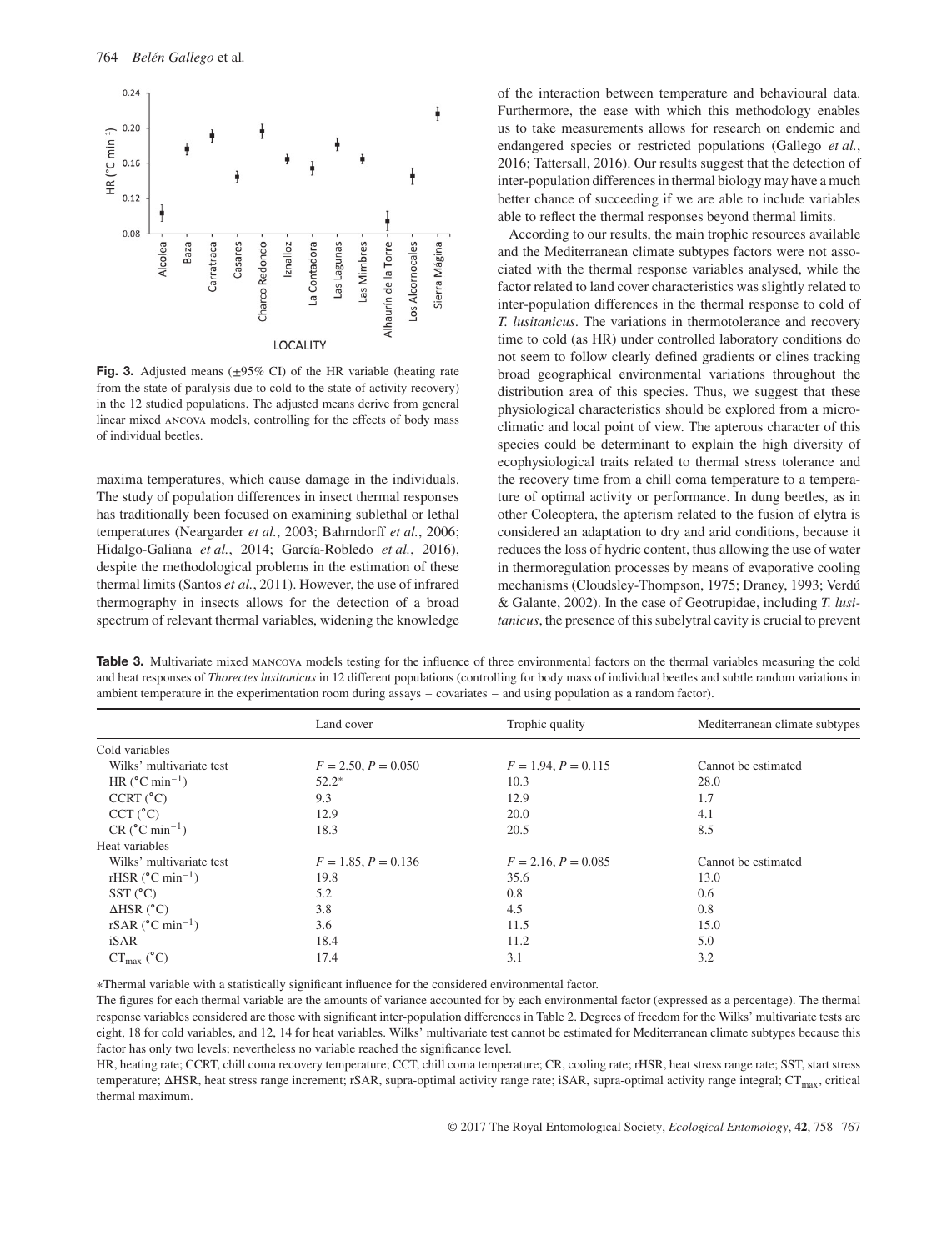

**Fig. 4.** Variation of the heating rate (HR) from chill coma to the beginning of activity measured under common laboratory conditions in *Thorectes lusitanicus* beetles from 12 populations of southern Spain  $(F = 5.51, d.f. = 2.9, P = 0.027)$ . The *y*-axis shows the adjusted values (±95% CI) controlling for body mass of individuals and using populations as a random factor.

high water loss rates, as its respiration type is continuous (J.R. Verdú, pers. obs.), lacking a discontinuous gas-exchange respiratory type as found in other dung beetles inhabiting xeric areas (Duncan & Byrne, 2002; Scholtz *et al.*, 2009). According to our results, individuals from localities dominated by grasslands had lower heating rates during the chill coma recovery range (i.e. lower activation rates, HR) than those inhabiting more vegetated habitats, with shrubs and trees projecting shadows on to the ground. This could be attributed to the microclimatic effects of this vegetation cover, affecting the intensity of sun radiation, movement of air, and evapotranspiration (Geiger, 1965; Willott, 1997). Although tussocks of grass can act as a microclimatic refuge (Hamilton, 1975; Young, 1979), the decrease in heating rates in these open landscapes could be considered as an adaptation to the higher probability of passive conductive heat gain to avoid overheating in areas without a sun-shade mosaic (Digby, 1955; Kingsolver & Watt, 1983).Further research on the variation of heating rates under different microclimatic conditions is necessary to support this hypothesis. The relevance of HR is in agreement with former results (Turner & Tracy, 1983; Stevenson, 1985; Huey & Bennett, 1990; Gallego *et al.*, 2016) in which modifications of the heating rates during the chill coma recovery range are considered as one of the main physiological mechanisms in insects (Sinclair *et al.*, 2012), because those populations inhabiting cooler conditions recover more quickly (Hoffmann *et al.*, 2005; Sisodia & Singh, 2010). The main factors influencing the heating rate from the chill coma state are the cold exposure temperature and time (MacMillan & Sinclair, 2011), which affect the ability of individuals to remain active. We predicted that trophic quality would influence the cold response variables, considering that Verdú *et al.* (2010) found an increase in the period of activity of individuals feeding on acorns, and a diminished tolerance to cold conditions when the individuals fed only on dung, in this polyphagous species under laboratory conditions. Nevertheless, these subtle ecophysiological patterns did not emerge at the macroecological, inter-population scale.

Further fine-grained ecological studies focused on individual beetles and microhabitat characteristics are needed to elucidate the effect of the interaction between nutrition and land cover on the activation rates from cold conditions.

Our results throw light on the interaction of behavioural thermoregulation, thermal physiology, and ecology in *T. lusitanicus* as a means of coping with the conditions imposed by the Mediterranean climate. Some populations of this dung beetle species show different thermal tolerance and recovery responses, but these differences are difficult to explain considering macroenvironmental gradients. Thus, a future step would be to examine the correspondence among the differences in the thermal responses, genetic divergence, and local environmental characteristics in order to disentangle the observed physiological differences separating the evolutionary history and the influence of broad abiotic gradients (i.e. climate) from mere local contingent factors related to farming history and habitat diversity of trophic resources.

#### **Acknowledgements**

Financial support was provided by the Spanish research project CGL2011-25544 of the Ministerio de Economía y Competitividad, as well as by the F. P. I. fellowship BES-2012-052010 to BG. There are no conflicts of interest to declare. BG, JRV and JML conceived and designed the research; BG, JRV and JML collected the biological samples. BG, JRV and JML designed and performed the thermographical and behavioural analyses. BG, JML, JRV, and LMC assigned the levels of environmental factors. LMC and JML performed data analyses. BG, JML, JRV, and LMC wrote the manuscript.

### **Supporting Information**

Additional Supporting Information may be found in the online version of this article under the DOI reference: 10.1111/een.12447

**Table S1.** Detailed information of each of the individuals used in this study.

**Table S2.** Thermoregulation variables derived from the heat response assay.

#### **References**

- Akamine, M., Ishikawa, K., Maekawa, K. & Kon, M. (2011) The physical mechanism of cuticular color in *Phelotrupes auratus* (Coleoptera, Geotrupidae). *Entomological Science*, **14**, 291–296.
- Angilletta, M.J. (2009) *Thermal Adaptation: A Theoretical and Empirical Synthesis*. Oxford University Press, Oxford, U.K.
- Bahrndorff, S., Holmstrup, M., Petersen, H. & Loeschcke, V. (2006) Geographic variation for climatic stress resistance traits in the springtail *Orchesella cincta*. *Journal of Insect Physiology*, **52**, 951–959.
- Buckley, L.B. & Huey, R.B. (2016) Temperature extremes: geographic patterns, recent changes, and implications for organismal vulnerabilities. *Global Change Biology*, **22**, 3829–3842.
- Carrascal, L.M., Jiménez Ruíz, Y. & Lobo, J.M. (2017) Beetle exoskeleton may facilitate body heat acting differentially across the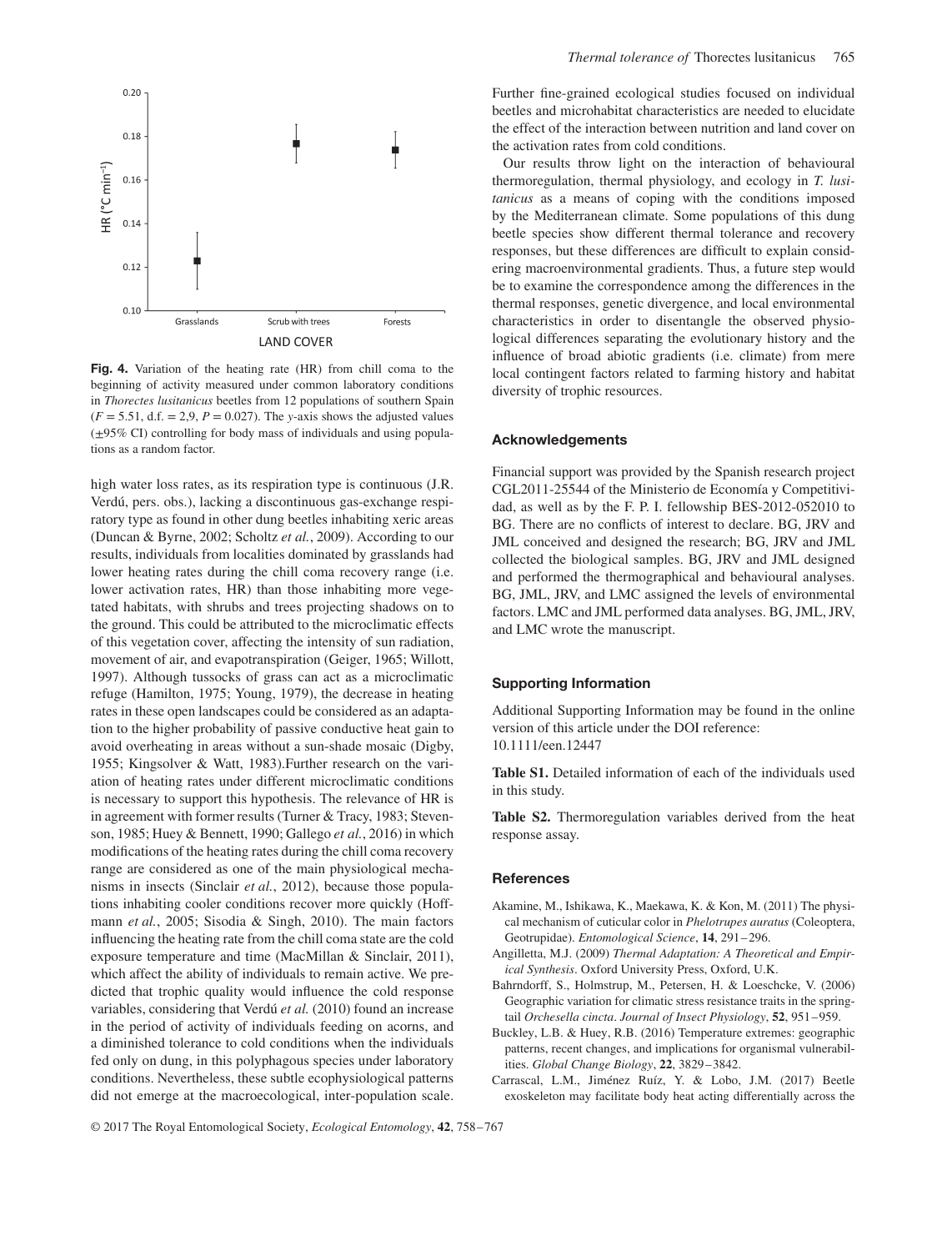electromagnetic spectrum. *Physiological and Biochemical Zoology*, **90**, 338–347.

- Chandler, C.R. (1995) Practical considerations in the use of simultaneous inference for multiple tests. *Animal Behaviour*, **49**, 524–527.
- Chown, S.L. (2001) Physiological variation in insects: hierarchical levels and implications. *Journal of Insect Physiology*, **47**, 649–660.
- Chown, S.L. & Nicolson, S. (2004) *Insect Physiological Ecology: Mechanisms and Patterns*. Oxford University Press, Oxford, U.K.
- Chown, S.L. & Terblanche, J.S. (2006) Physiological diversity in insects: ecological and evolutionary contexts. *Advances in Insect Physiology*, **33**, 50–152.
- Cloudsley-Thompson, J.L. (1975) Adaptations of Arthropoda to arid environments. *Annual Reviews in Entomology*, **20**, 261–283.
- Cunha, R.L., Verdú, J.R., Lobo, J.M. & Zardoya, R. (2011) Ancient origin of endemic Iberian earth-boring dung beetles (Geotrupidae). *Molecular Phylogenetics and Evolution*, **59**, 578–586.
- Digby, P.S. (1955) Factors affecting the temperature excess of insects in sunshine. *Journal of Experimental Biology*, **32**, 279–298.
- Draney, M.L. (1993) The subelytral cavity of desert tenebrionids. *Florida Entomologist*, **76**, 539–549.
- Duncan, F.D. & Byrne, M.J. (2002) Respiratory airflow in a wingless dung beetle. *Journal of Experimental Biology*, **205**, 2489–2497.
- Dzialowski, E.M. (2005) Use of operative temperature and standard operative temperature models in thermal biology. *Journal of Thermal Biology*, **30**, 317–334.
- Fischer, K., Eenhoorn, E., Bot, A.N., Brakefield, P.M. & Zwaan, B.J. (2003) Cooler butterflies lay larger eggs: developmental plasticity versus acclimation. *Proceedings of the Royal Society of London B: Biological Sciences*, **270**, 2051–2056.
- Fischer, K., Bauerfeind, S.S. & Fiedler, K. (2006) Temperaturemediated plasticity in egg and body size in egg size-selected lines of a butterfly. *Journal of Thermal Biology*, **31**, 347–354.
- Gallego, B., Verdú, J.R., Carrascal, L.M. & Lobo, J.M. (2016) A protocol for analysing thermal stress in insects using infrared thermography. *Journal of Thermal Biology*, **56**, 113–121.
- Gandon, S., Ebert, D., Olivieri, I. & Michalakis, Y. (1998) Differential adaptation in spatially heterogeneous environments and host-parasite coevolution. *Genetic Structure and Local Adaptation in Natural Insect Populations*(ed. by S. Mopper and S. Y. Strauss), pp. 325–342. Chapman and Hall, New York, New York.
- García-Robledo, C., Kuprewicz, E.K., Staines, C.L., Erwin, T.L. & Kress, W.J. (2016) Limited tolerance by insects to high temperatures across tropical elevational gradients and the implications of global warming for extinction. *Proceedings of the National Academy of Sciences of the United States of America*, **113**, 680–685.
- Garland, T. & Adolph, S.C. (1991) Physiological differentiation of vertebrate populations. *Annual Review of Ecology and Systematics*, **22**, 193–228.
- Geiger, R. (1965) *The Climate Near the Ground*. Harvard University Press, Cambridge, Massachusetts.
- Hall, J.P. (2005) Montane speciation patterns in *Ithomiola* butterflies (Lepidoptera: Riodinidae): are they consistently moving up in the world? *Proceedings of the Royal Society of London B: Biological Sciences*, **272**, 2457–2466.
- Hamilton, W.J. (1975) Coloration and its thermal consequences for diurnal desert insects. *Environmental Physiology of Desert Organisms* (ed. by N. F. Hadley), pp. 67–89. Dowden, Hutchinson & Ross, London, U.K.
- Heinrich, B. (2013) *The Hot-Blooded Insects: Strategies and Mechanisms of Thermoregulation*. Harvard University Press, Cambridge, Massachusetts.
- Hertz, P.E., Huey, R.B. & Stevenson, R.D. (1993) Evaluating temperature regulation by field-active ectotherms: the fallacy of the inappropriate question. *The American Naturalist*, **142**, 796–818.
- Hidalgo-Galiana, A., Sánchez-Fernández, D., Bilton, D.T., Cieslak, A. & Ribera, I. (2014) Thermal niche evolution and geographical range expansion in a species complex of western Mediterranean diving beetles. *BMC Evolutionary Biology*, **14**, 187.
- Hoffmann, A.A., Shirriffs, J. & Scott, M. (2005) Relative importance of plastic vs. genetic factors in adaptive differentiation: geographical variation for stress resistance in *Drosophila melanogaster* from eastern Australia. *Functional Ecology*, **19**, 222–227.
- Huey, R.B. & Bennett, A.F. (1990) Physiological adjustments to fluctuating thermal environments: an ecological and evolutionary perspective. *Cold Spring Harbor Monograph Archive*, **19**, 37–59.
- Kawecki, T.J. & Ebert, D. (2004) Conceptual issues in local adaptation. *Ecology Letters*, **7**, 1225–1241.
- Keller, I. & Seehausen, O. (2012) Thermal adaptation and ecological speciation. *Molecular Ecology*, **21**, 782–799.
- Kingsolver, J.G. (2009) The well-temperatured biologist. *The American Naturalist*, **174**, 755–768.
- Kingsolver, J.G. & Watt, W.B. (1983) Thermoregulatory strategies in *Colias* butterflies: thermal stress and the limits to adaptation in temporally varying environments. *The American Naturalist*, **121**, 32–55.
- Kinoshita, S. (2008) *Structural Colors in the Realm of Nature*. World Scientific, Singapore.
- Lobo, J.M., Verdú, J.R. & Numa, C. (2006) Environmental and geographical factors affecting the Iberian distribution of flightless *Jekelius* species (Coleoptera: Geotrupidae). *Diversity and Distributions*, **12**, 179–188.
- Lobo, J.M., Jiménez-Ruiz, Y., Chehlarov, E., Guéorguiev, B., Petrova, Y., Král, D. *et al.* (2015) The classification and phylogenetic status of *Jekelius* (*Reitterius*) *punctulatus* (Jekel, 1866) and *Jekelius* (*Jekelius*) *brullei* (Jekel, 1866) (Coleoptera: Geotrupidae) using molecular data. *Zootaxa*, **4040**, 187–203.
- Lowry, D.B. (2012) Ecotypes and the controversy over stages in the formation of new species. *Biological Journal of the Linnean Society*, **106**, 241–257.
- Ma, G., Rudolf, H.W. & Ma, C.S. (2015) Extreme temperature events alter demographic rates, relative fitness, and community structure. *Global Change Biology*, **21**, 1794–1808.
- MacMillan, H.A. & Sinclair, B.J. (2011) Mechanisms underlying insect chill-coma. *Journal of Insect Physiology*, **57**, 12–20.
- Martín-Piera, F. & López-Colón, J.I. (2000) Coleoptera Scarabaeoidea I. *Fauna Ibérica* (ed. by M. A. Ramos), Vol. 14. Consejo Superior de Investigaciones Científicas. Museo Nacional de Ciencias Naturales, Madrid, Spain.
- Matthews, W.J. (1986) Geographic variation in thermal tolerance of a widespread minnow *Notropis lutrensis* of the North American mid-west. *Journal of Fish Biology*, **28**, 407–417.
- May, M.L. (1979) Insect thermoregulation. *Annual Review of Entomology*, **24**, 313–349.
- May, M.L. (1985) Thermoregulation. *Comprehensive Insect Physiology, Biochemistry and Pharmacology*, Vol. 4 (ed. by G. A. Kerkut and L. I. Gilbert), pp. 507–552. Pergamon, Oxford, U.K.
- Moreira, J.M. (2007) *Mapas de usos y coberturas vegetales del suelo de Andalucía. Escala 1/25,000. Guía Técnica*. Consejería de Medio Ambiente (Junta de Andalucía), Sevilla, Spain.
- Neargarder, G., Dahlhoff, E.P. & Rank, N.E. (2003) Variation in thermal tolerance is linked to phosphoglucose isomerase genotype in a montane leaf beetle. *Functional Ecology*, **17**, 213–221.
- Nosil, P., Vines, T.H. & Funk, D.J. (2005) Reproductive isolation caused by natural selection against immigrants from divergent habitats. *Evolution*, **59**, 705–719.
- Pérez-Ramos, I.M., Marañon, T., Lobo, J.M. & Verdú, J.R. (2007) Acorn removal and dispersal by the dung beetle *Thorectes lusitanicus*: ecological implications. *Ecological Entomology*, **32**, 349–356.